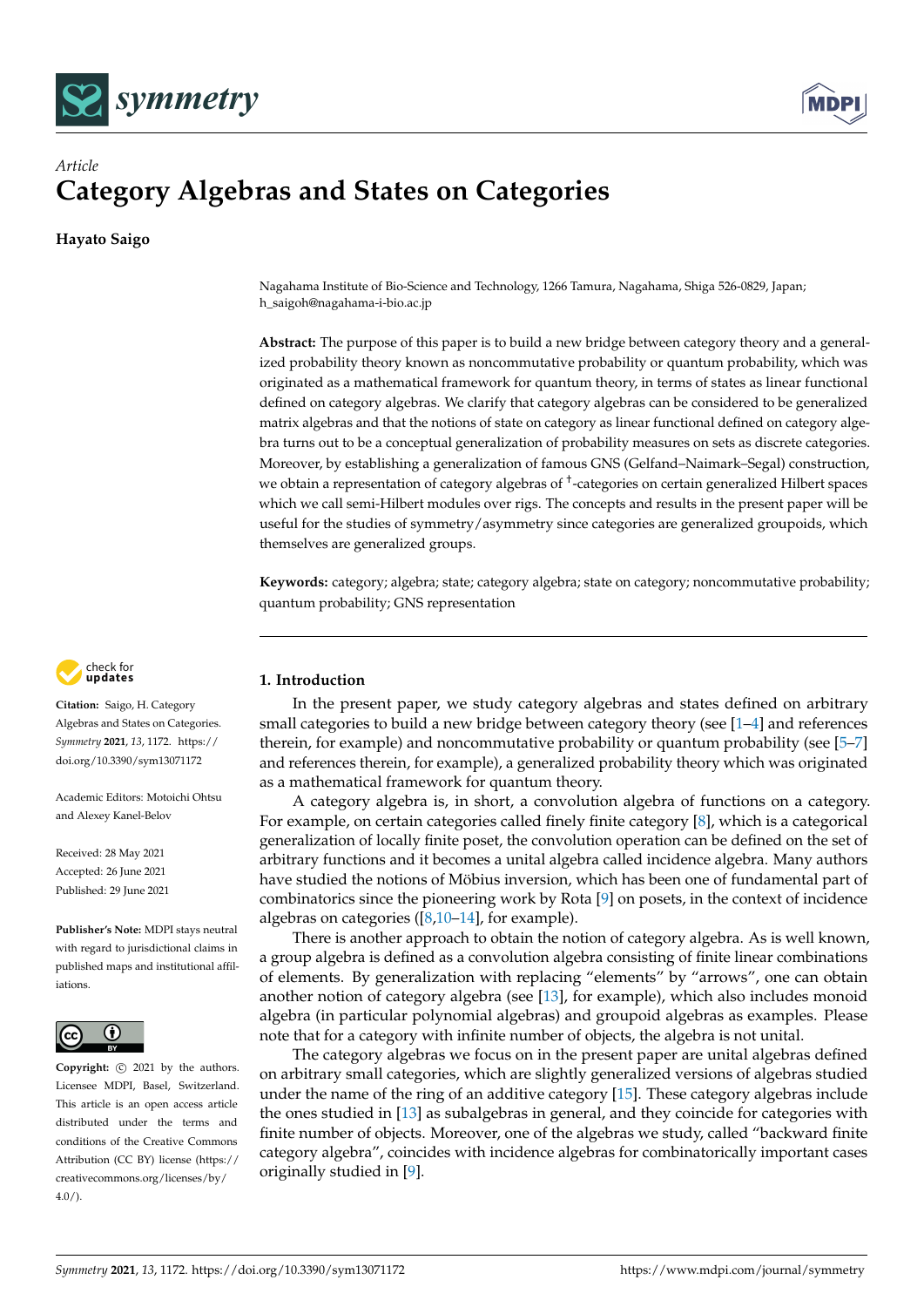The purpose of this paper is to provide a new framework for the interplay between regions of mathematical sciences such as algebra, probability and physics, in terms of states as linear functional defined on category algebras. As is well known, quantum theory can be considered to be a noncommutative generalization of probability theory. At the beginning of quantum theory, matrix algebras played a crucial role (see [\[16\]](#page-11-9) for example). In the present paper, we clarify that category algebras can be considered to be generalized matrix algebras and that the notions of states on categories as linear functionals defined on category algebras turns out to be a conceptual generalization of probability measures on sets as discrete categories (For the case of states on groupoid algebras over the complex field  $\mathbb C$  it is already studied [\[17\]](#page-11-10)).

Moreover, by establishing a generalization of famous GNS (Gelfand–Naimark–Segal) construction [\[18,](#page-11-11)[19\]](#page-11-12) (as for the studies in category theoretic context, see [\[20–](#page-11-13)[22\]](#page-11-14) for example), we obtain a representation of category algebras of † -categories on certain generalized Hilbert spaces (semi-Hilbert modules over rigs), which can be considered to be an extension of the result in [\[17\]](#page-11-10) for groupoid algebras over  $\mathbb C$ . This construction will provide a basis for the interplay between category theory, noncommutative probability and other related regions such as operator algebras or quantum physics.

**Notation 1.** *In the present paper, categories are always supposed to be small (This assumption may be relaxed by applying some appropriate foundational framework). The set of all arrows in a category* C *is also denoted as* C*.* |C| *denotes the set of all objects, which are identified with corresponding identity arrows, in* C*. We also use the following notations:*

$$
{}^{C'}\mathcal{C}_C := \mathcal{C}(C,C'), \ \mathcal{C}_C := \sqcup_{C' \in |\mathcal{C}|} \mathcal{C}(C,C'), \ {}^{C'}\mathcal{C} := \sqcup_{C \in |\mathcal{C}|} \mathcal{C}(C,C'),
$$

where  $C(C, C')$  denotes the set of all arrows from  $C$  to  $C'$ .

### **2. Category Algebras**

We introduce the notion of rig, module over rig, and algebra over rig in order to study category algebras in sufficient generality for various future applications in noncommutative probability, quantum physics and other regions of mathematical sciences such as tropical mathematics.

**Definition 1** (Rig)**.** *A rig R is a set with two binary operations called addition and multiplication such that*

- *1. R is a commutative monoid with respect to addition with the unit* 0*,*
- *2. R is a monoid with respect to multiplication with the unit* 1*,*
- *3. r*  $f''(r' + r) = r''r' + r''r$ ,  $(r'' + r')r = r''r + r'r$  holds for any  $r, r', r'' \in R$  (Distributive *law),*
- *4.*  $0r = 0$ ,  $r0 = 0$  *holds for any*  $r \in R$  (Absorption law).

**Definition 2** (Module over Rig)**.** *A commutative monoid M under addition with unit* 0 *together with a left action of*  $R$  *on*  $M$   $(r, m) \mapsto rm$  *is called a left module over*  $R$  *if the action satisfies the following:*

- *1.*  $r(m' + m) = rm' + rm$ ,  $(r' + r)m = r'm + rm$  for any  $m, m' \in M$  and  $r, r' \in R$ .
- *2.*  $0m = 0$ ,  $r0 = 0$  for any  $m \in M$  and  $r \in R$ .

*Dually we can define the notion of right module over R. Let M is left and right module over R. M is called R-bimodule if*

$$
r'(mr)=(r'm)r
$$

*holds for any r, r'*  $\in$  *R and m*  $\in$  *M.* 

*The left/right action above is called the scalar multiplication.*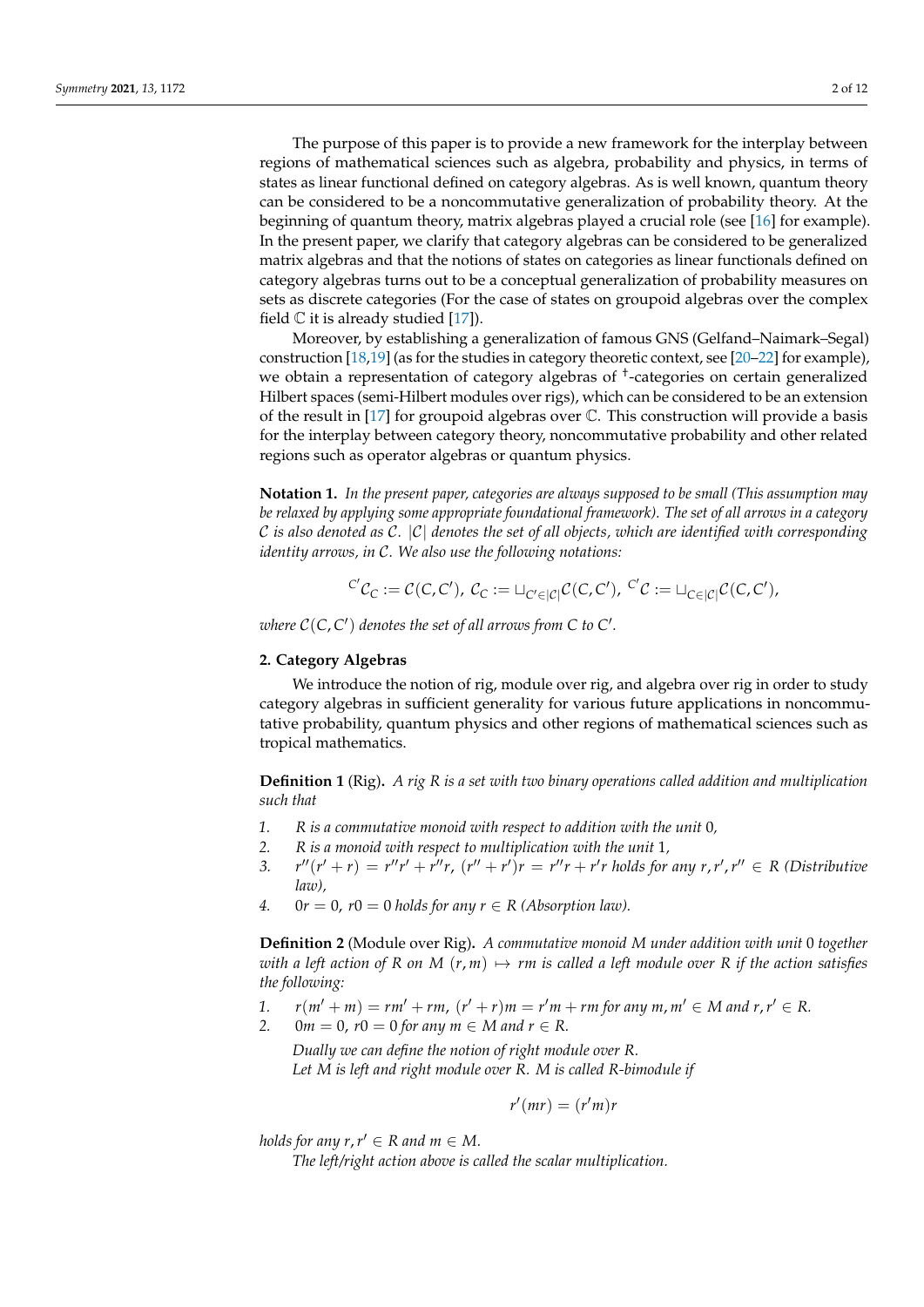**Definition 3** (Algebra over Rig)**.** *A bimodule A over R is called an algebra over R if it is also a rig with respect to its own multiplication which is compatible with scalar multiplication, i.e.,*

$$
(r'a')(ar) = r'(a'a)r, (a'r)a = a'(ra)
$$

*for any a, a'*  $\in$  *A and r, r'*  $\in$  *R*.

Usually the term "algebra" is defined on rings and algebras are supposed to have negative elements. In this paper, we use the term algebra to mean the module over rig with multiplication.

**Definition 4** (Category Algebra)**.** *Let* C *be a category and R be a rig. An R-valued function α defined on* C *is said to be of backward (resp. forward) finite propagation if for any object C there are at most finite number of arrows in the support of α whose codomain (resp. domain) is C. The module over R consisting of all R-valued functions of backward (resp. forward) finite propagation together with the multiplication defined by*

$$
(\alpha'\alpha)(c'') = \sum_{\{(c',c) \mid c''=c' \circ c\}} \alpha'(c')\alpha(c), \ c, c', c'' \in C
$$

*becomes an algebra over R with unit e defined by*

$$
\epsilon(c) = \begin{cases} 1 & (c \in |\mathcal{C}|) \\ 0 & (otherwise) \end{cases}
$$

*and is called the category algebra of backward (resp. forward) finite propagation*  $R_0[\mathcal{C}]$  *(resp.*  $^0R[\mathcal{C}]$ *) of C over R. The algebra*  ${}^0R_0[\mathcal{C}]$  *over R defined as the intersection*  $R_0[\mathcal{C}]\cap {}^0R[\mathcal{C}]$  *is called the category algebra of finite propagation of* C *over R.*

**Remark 1.**  ${}^{0}R_{0}[C]$  *coincide with the algebra studied in* [\[15\]](#page-11-8) *if R is a ring.* 

In the present paper, we focus on the category algebras  $R_0[\mathcal{C}].^0R[\mathcal{C}]$  and  $^0R_0[\mathcal{C}]$  which are the same if  $|C|$  is finite, although other extensions or subalgebras of  ${}^0R_0[C]$  are also of interest (see Examples [4](#page-5-0) and [7\)](#page-5-1).

**Notation 2.** *In the following we use the term category algebra and the notation R*[C] *to denote*  $e$ ither of category algebras  $R_0[\mathcal{C}]$ , ${}^0R[\mathcal{C}]$  and  ${}^0R_0[\mathcal{C}]$ .

**Definition 5** (Indeterminates). Let  $R[C]$  be a category algebra and  $c \in C$ . The function  $\chi^c \in C$ *R*[C] *defined as*

$$
\chi^{c}(c') = \begin{cases} 1 & (c' = c) \\ 0 & (otherwise) \end{cases}
$$

*is called the indeterminate (See Example [2\)](#page-4-0) corresponding to c.*

For indeterminates, it is easy to obtain the following:

**Theorem 1** (Calculus of Indeterminates). Let  $c, c' \in C$ ,  $\chi^c$ ,  $\chi^{c'}$  be the corresponding indetermi*nates and r* ∈ *R. Then*

$$
\chi^{c'}\chi^{c} = \begin{cases} \chi^{c' \circ c} & (\text{dom}(c') = \text{cod}(c)) \\ 0 & (\text{otherwise}), \end{cases}
$$

$$
r\chi^{c} = \chi^{c}r.
$$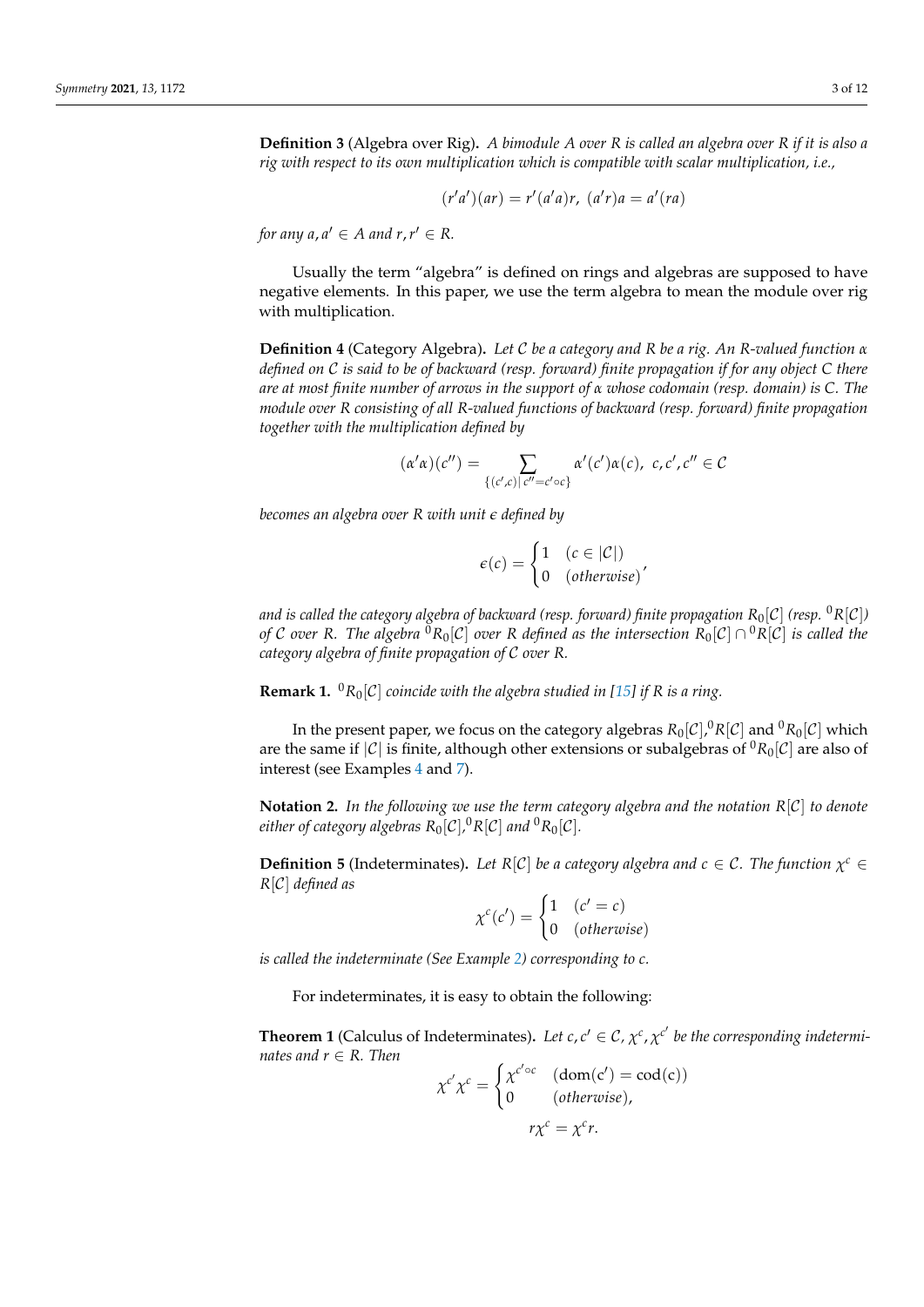In short, a category algebra  $R[\mathcal{C}]$  is an algebra of functions on  $\mathcal C$  equipped with the multiplication which reflects the compositionality structure of  $C$ . By the identification of  $c \in \mathcal{C} \mapsto \chi^c \in R[\mathcal{C}]$ , categories are included in category algebras.

Let us establish the basic notions for calculation in category algebras:

**Definition 6** (Column, Row, Entry). Let  $\alpha \in R[C]$  and  $C$ ,  $C' \in |C|$ . The elements  $\alpha_C$ ,  $C' \alpha$ ,  $C' \alpha_C \in C$ *R*[C] *defined as*

$$
\alpha_C(c) = \begin{cases}\n\alpha(c) & (c \in C_C) \\
0 & (otherwise),\n\end{cases}
$$
\n
$$
C'\alpha(c) = \begin{cases}\n\alpha(c) & (c \in C'C) \\
0 & (otherwise),\n\end{cases}
$$
\n
$$
C'\alpha_C(c) = \begin{cases}\n\alpha(c) & (c \in C'C) \\
0 & (otherwise),\n\end{cases}
$$

*are called the C-column, C*<sup>0</sup> *-row and* (*C* 0 , *C*)*-entry of α, respectively.*

Please note that either of the data  $α_C(C \in |C|)$  ,  ${}^{C'}α(C' \in |C|)$  or  ${}^{C'}α_C$   $(C, C' \in |C|)$ determine *α*. Moreover, if |C| is finite,

$$
\alpha = \sum_{C,C'\in |\mathcal{C}|} {c'}_{\alpha_C}.
$$

By definition, the following theorem holds:

<span id="page-3-0"></span>**Theorem 2** (Polynomial Expression). *For any*  $\alpha \in R[\mathcal{C}]$ 

$$
{}^{C'}\alpha_C = \sum_{c \in {}^{C'}C_C} \alpha(c)\chi^c = \sum_{c \in {}^{C'}C_C} \chi^c \alpha(c).
$$

*If* |C| *is finite,*

$$
\alpha = \sum_{c \in \mathcal{C}} \alpha(c) \chi^c = \sum_{c \in \mathcal{C}} \chi^c \alpha(c).
$$

The formulae above clarify that category algebras are generalized polynomial algebra (see Example [2\)](#page-4-0). On the other hand, the following theorem, which shows that category algebras are generalized matrix algebras (see Example [7\)](#page-5-1), also follows by definition:

<span id="page-3-1"></span>**Theorem 3** (Matrix Calculus). *For any*  $\alpha, \alpha' \in R[C]$ ,  $C, C' \in |C|$  *and*  $r \in R$ , the followings hold:

$$
(\alpha' + \alpha)_C = \alpha'_C + \alpha_C, \ C'(\alpha' + \alpha) = C' \alpha' + C' \alpha,
$$
  

$$
C'(\alpha' + \alpha)_C = C' \alpha'_C + C' \alpha_C
$$
  

$$
(r'\alpha r)_C = r' \alpha_C r, \ C'(r'\alpha r) = r' C'\alpha r, \ C'(r'\alpha r)_C = r' C'\alpha_C r
$$
  

$$
(\alpha'\alpha)_C = \alpha' \alpha_C = \sum_{C'' \in |C|} \alpha'_{C''} C'' \alpha_C
$$
  

$$
C'(\alpha'\alpha) = C' \alpha' \alpha_C = \sum_{C'' \in |C|} \alpha'_{C''} C'' \alpha_C
$$
  

$$
C'(\alpha'\alpha)_C = C' \alpha' \alpha_C = \sum_{C'' \in |C|} \alpha'_{C''} C'' \alpha_C.
$$

The theorem above implies the following: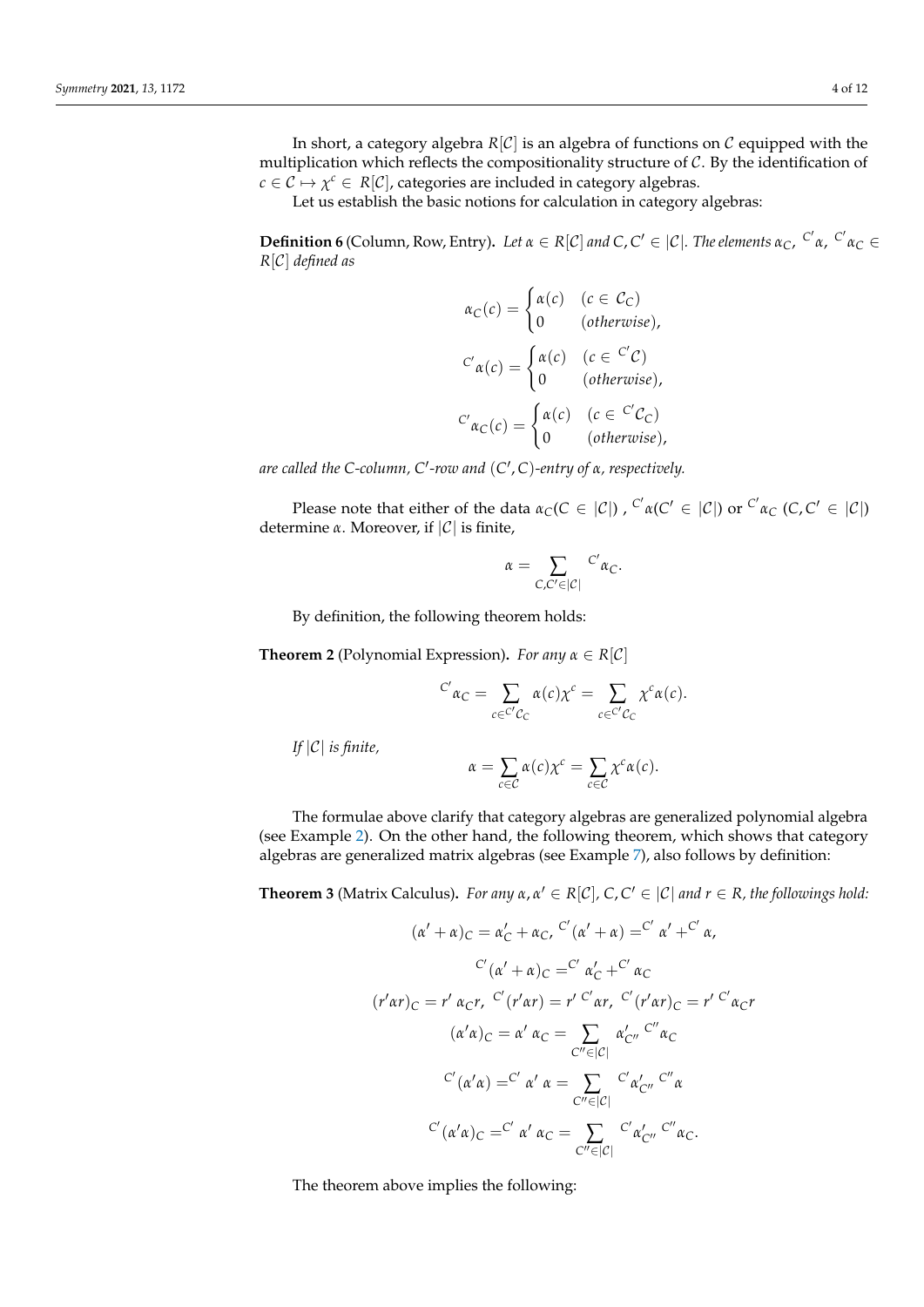**Theorem 4.**  $\alpha \in R[C]$  is determined by its action on columns  $\epsilon_C$ / rows  $C' \epsilon$  of the unit  $\epsilon$  for all  $C, C' \in |\mathcal{C}|.$ 

**Proof.** Let  $\alpha \in R[\mathcal{C}]$  and  $\epsilon$  be the unit of  $R[\mathcal{C}]$ . Then by definition

$$
\alpha=\alpha\varepsilon,\,\alpha=\varepsilon\alpha
$$

holds and it implies  $α_C = αε_C$ ,  $C'α = C'ε α$ , which determines  $α$ .

**Remark 2.** *It is convenient to make use of a kind of "Einstein convention" in physics: Double appearance of object indices which do not appear elsewhere means the sum over all objects in the category. For instance,*

$$
^{C'}(\alpha'\alpha)_C = ^{C'}\alpha'_{C''} ^{\prime\prime} ^{\prime\prime} \alpha_C
$$

*means*

$$
{}^{C'}(\alpha'\alpha)_C=\sum_{C''\in|C|}{}^{C'}\alpha'_{C''}{}^{C''}\alpha_C.
$$

*The notation is quite useful especially for category algebra R*[C] *where* |C| *is finite. In that case it is easy to show the decomposition of unit:*

$$
\epsilon = \epsilon_C{}^C \epsilon.
$$

*As a corollary,*

$$
\alpha'\alpha = \alpha'\epsilon\alpha = \alpha'\epsilon_C{}^C\epsilon\alpha = \alpha'_C{}^C\alpha,
$$

*holds, which means that the multiplication can be interpreted as inner product of columns and rows. Hence, you can insert <sup>C</sup> <sup>C</sup> in formulae when C does not appear elsewhere.*

#### **3. Example of Category Algebras**

Let us see some important examples of category algebras.

**Example 1** (Function Algebra)**.** *Let* C *be a set as discrete category, i.e., a category whose arrows are all identities. Then R*[C] *is nothing but the R-valued function algebra on* |C|*, where the operations are defined pointwise.*

When the rig *R* is commutative such as  $R = \mathbb{C}$ , the function algebra is also commutative. On the other hand, a category algebra is in general noncommutative even if the rig is commutative. In this sense, category algebras can be considered to be generalized (noncommutative) function algebras.

As we have noted, category algebras can also be considered to be generalized polynomial algebras:

<span id="page-4-0"></span>**Example 2** (Monoid Algebra)**.** *Let* C *be a monoid, i.e., a category with only one object. Then*  $R[C]$  *is the monoid algebra of C. For example, in the case of*  $C = N$  *as additive monoid,*  $R[C]$  *is the polynomial algebra over R.*

Since a monoid C has only one object, any  $\alpha \in R[\mathcal{C}]$  can be presented as,

$$
\alpha = \sum_{c \in \mathcal{C}} \alpha(c) \chi^c
$$

by Theorem [2](#page-3-0) which make it clear that  $R[\mathcal{C}]$  is a generalized polynomial algebra. As special cases of Example [2,](#page-4-0) we have group algebras.

<span id="page-4-1"></span>**Example 3** (Group Algebra)**.** *Let* C *be a group, i.e., a monoid whose arrows are all invertible. Then*  $R[C]$  *coincides with the group algebra of* C. For example, in the case of  $C = \mathbb{Z}$ ,  $R[C]$  is the *Laurent polynomial algebra over R.*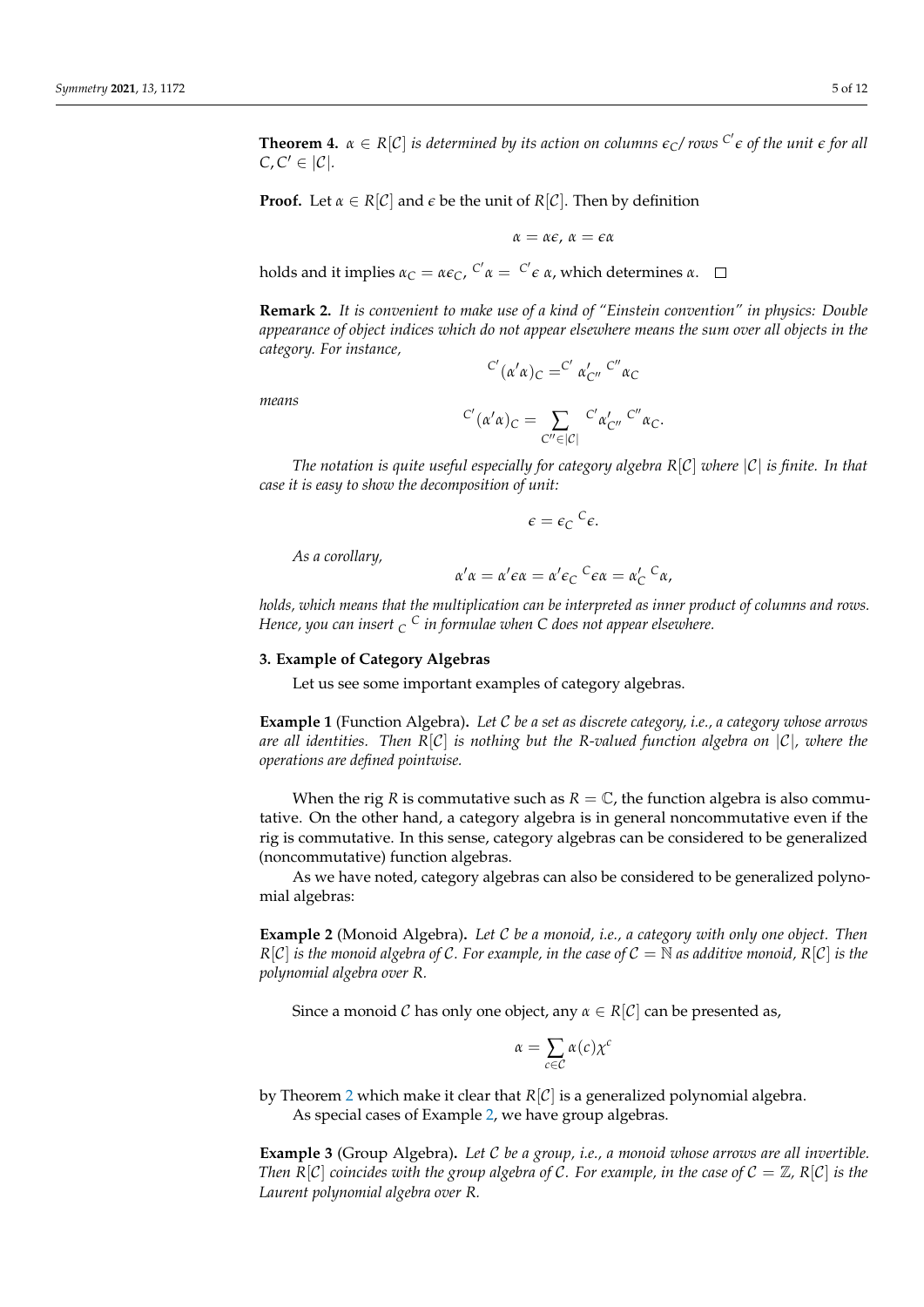By another generalization of Example [3](#page-4-1) other than Example [2,](#page-4-0) we have groupoid algebras.

<span id="page-5-0"></span>**Example 4** (Groupoid Algebra)**.** *Let* C *be a groupoid, i.e., a category whose arrows are all invertible. When*  $|C|$  *is finite,*  $R[C]$  *is nothing but the groupoid algebra of*  $|C|$ *. Otherwise*  $R[C]$  *is a unital extension of the groupoid algebra in conventional sense which is nonunital. R*[C] *is quite useful to treat certain algebras which appeared in quantum physics [\[17\]](#page-11-10). (See Example [5](#page-5-2) also.)*

As special cases of the Example [4](#page-5-0) we have matrix algebras:

<span id="page-5-2"></span>**Example 5** (Matrix Algebra)**.** *Let* C *be an indiscrete category, i.e., a category such that for every* pair of objects C, C' there is exactly one arrow from C to C<sup>'</sup>. Denote the cardinal of  $|{\cal C}|$  is  $n$ . Then  $R[C]$  *is isomorphic to the matrix algebra*  $M_n(R)$ *.* 

Example [5](#page-5-2) above shows that matrix algebras are category algebras. Conversely, any category algebra can be considered to be generalized matrix algebra (see Theorem [3\)](#page-3-1). This point of view is also useful to study quivers [\[23\]](#page-11-15), i.e., directed graphs with multiple edges and loops.

**Example 6** (Path Algebra)**.** *Let* C *be the free category of a quiver Q. R*[C] *coincides with the notion of path algebra when the quiver Q has finite number of vertices. Otherwise, the former includes the latter as a subalgebra.*

Another important origin of the notion of category algebra is that of incidence algebra  $([8,10-14]$  $([8,10-14]$  $([8,10-14]$  $([8,10-14]$ , for example) originally studied on posets [\[9\]](#page-11-4).

<span id="page-5-1"></span>**Example 7** (Incidence Algebra)**.** *Let* C *be a finely finite category [\[8\]](#page-11-3), i.e., a category such that for* any  $c \in \mathcal{C}$  there exist finite number of pairs of arrows  $c'$  ,  $c'' \in \mathcal{C}$  satisfying  $c = c' \circ c''$  . Then  $R^\mathcal{C}$  , *the set of all functions from* C *to R, becomes a unital algebra and called the incidence algebra of* C *over R.*

Let  $C$  be a category such that for any  $C \in C$  there exist at most finitely many arrows whose codomain is C. Then  $R_0[C]$  coincides with the incidence algebra on C. (One of the most classical examples is the poset consisting of all positive integers ordered by divisibility). For the category satisfying the condition above,  $R[\mathcal{C}]$  includes the zeta function *ζ* defined as

 $\zeta(c) = 1$ 

for all *c*. The multiplicative inverse of *ζ* is denoted as *µ* and called Möbius function. The relation  $\mu \zeta = \zeta \mu = \epsilon$  is a generalization of the famous Möbius inversion formula, which has been considered to be the foundation of combinatorial theory since one of the most important papers in modern combinatorics [\[9\]](#page-11-4).

### **4. States on Categories**

We will introduce the notion of states on categories to provide a foundation for stochastic theories on categories. As we will see, we can construct noncommutative probability space, a generalized notion of measure theoretic probability space based on category algebras. The key insight is that what we need to establish statistical law is the expectation functional, which is the functional which maps each random variable (or "observable" in the quantum physical context) to its expectation value. Considering a functional on  $R[C]$  as expectation functional, we can interpret  $R[C]$  as an algebra of noncommutative random variables, such as observables of quanta.

**Definition 7** (Linear Functional)**.** *Let A be an algebra over a rig R. An R-valued linear function on A, i.e., a function preserving addition and scalar multiplication, is called a linear functional on*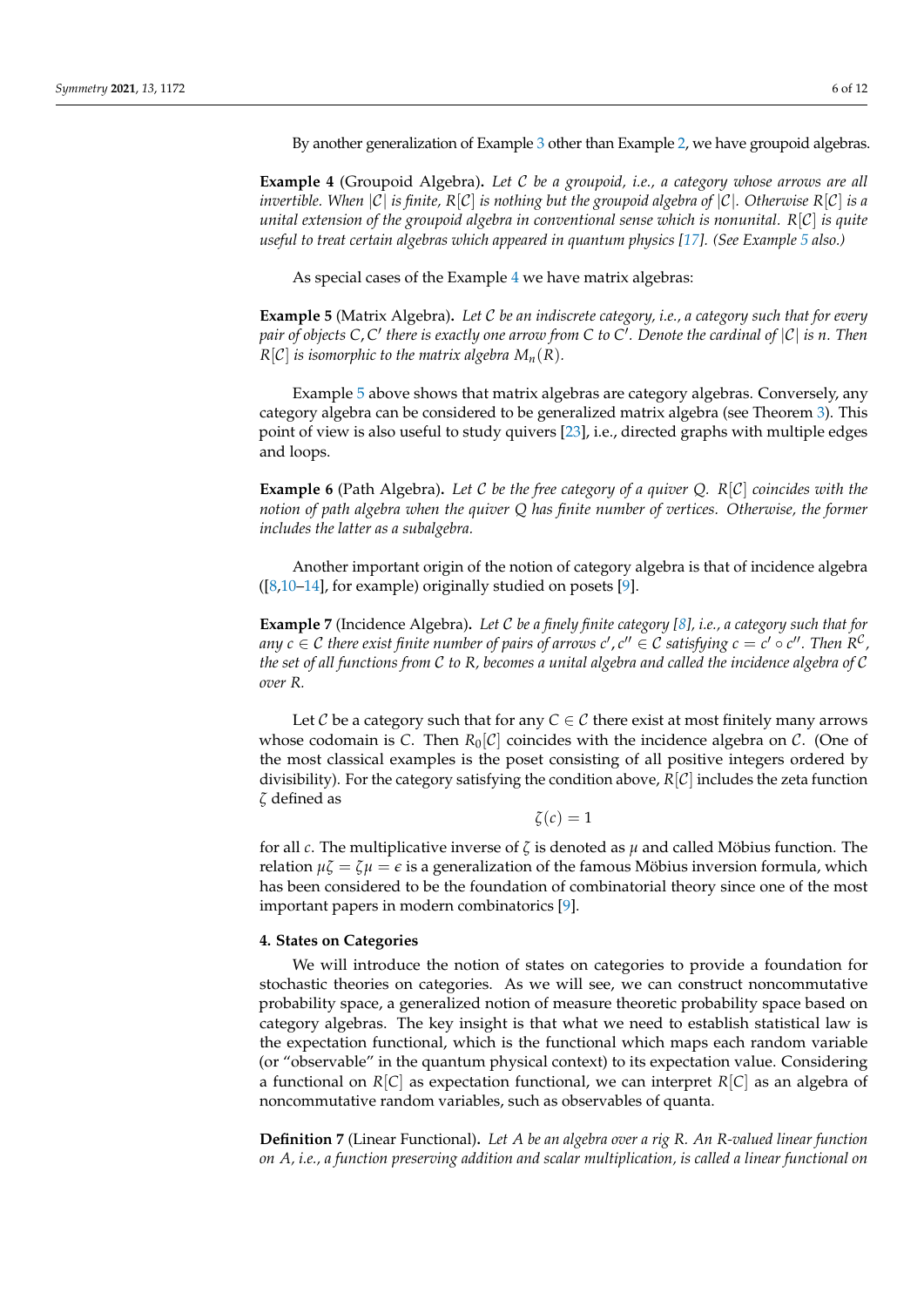*A. A linear functional on A is said to be unital if*  $\varphi(\epsilon) = 1$  *where*  $\epsilon$  *and* 1 *denote the multiplicative unit in A and R, respectively.*

**Definition 8** (Linear Functional on Category)**.** *Let R be a rig and* C *be a category. A (unital) linear functional on R*[C] *is said to be an R-valued (unital) linear functional on the category* C*.*

Although the main theme here is stochastic theory making use of positivity structure defined later, linear functionals on category algebras are used not only in the context with positivity. A very interesting example is "umbral calculus" [\[24\]](#page-11-16), an interesting tool in combinatorics, which can be interpreted as the theory of linear functionals on certain monoid algebras. Hence, studying the linear functionals on a category will lead to a generalization of umbral calculus.

Given a linear functional on a category, we obtain a function on the set of arrows. For categories with a finite number of objects, we can characterize the former in terms of the latter:

**Theorem 5** (Linear Function and Function)**.** *Let ϕ be a R-valued linear functional on* C*. Then the function ϕ*ˆ *defined as*

$$
\hat{\varphi}(c) = \varphi(\chi^c)
$$

*becomes a*  $Z(R)$ -valued function on C, i.e., an R-valued function satisfying  $r\hat{\varphi}(c) = \hat{\varphi}(c)r$  for any  $c \in \mathcal{C}$  *and*  $r \in \mathcal{R}$ . Conversely, when  $|\mathcal{C}|$  is finite, any  $Z(\mathcal{R})$ -valued function  $\phi$  on  $\mathcal{C}$  gives R-valued *linear functional*  $\check{\phi}$  *defined as* 

$$
\check{\phi}(\alpha) = \sum_{c \in \mathcal{C}} \alpha(c)\phi(c) = \sum_{c \in \mathcal{C}} \phi(c)\alpha(c)
$$

*and the correspondence is bijective.*

**Proof.** Let  $\varphi$  be a *R*-valued linear functional. Since  $r\chi^c = \chi^c r$  for any  $r \in R$  and  $c \in C$ , we have  $r\phi(\chi^c) = \phi(\chi^c)r$  which means  $r\hat{\phi}(c) = \hat{\phi}(c)r$ . The converse direction and bijectivity directly follows from definitions and Theorem [2.](#page-3-0)  $\Box$ 

As a corollary we also have the following:

**Theorem 6** (Unital Linear Functional and Normalized Function)**.** *Let* C *be a category such that* |C| *is finite. Then there is one to one correspondence between R-valued unital linear functionals ϕ and normalized Z*(*R*)*-valued functions φ on* C*, i.e., Z*(*R*)*-valued functions φ satisfying*

$$
\sum_{C \in |\mathcal{C}|} \phi(C) = 1.
$$

*(Please note that we identify objects and identity arrows.)*

To define the notion of state as generalized probability measure which can be applied in noncommutative contexts such as stochastic theory on category algebras, we need the notions of involution and positivity structure.

**Definition 9** (Involution on Category)**.** *Let* C *be a category. A covariant/contravariant endofunctor* (·) † *on* C *is said to be a covariant/contravariant involution on C when* (·) † ◦ (·) † *is equal to the identity functor on* C*. A category with contravariant involution which is identity on objects is called a* † *-category.*

**Remark 3.** *For the studies on involutive categories, which are categories with involution satisfying certain conditions, see [\[20,](#page-11-13)[22\]](#page-11-14) for example.*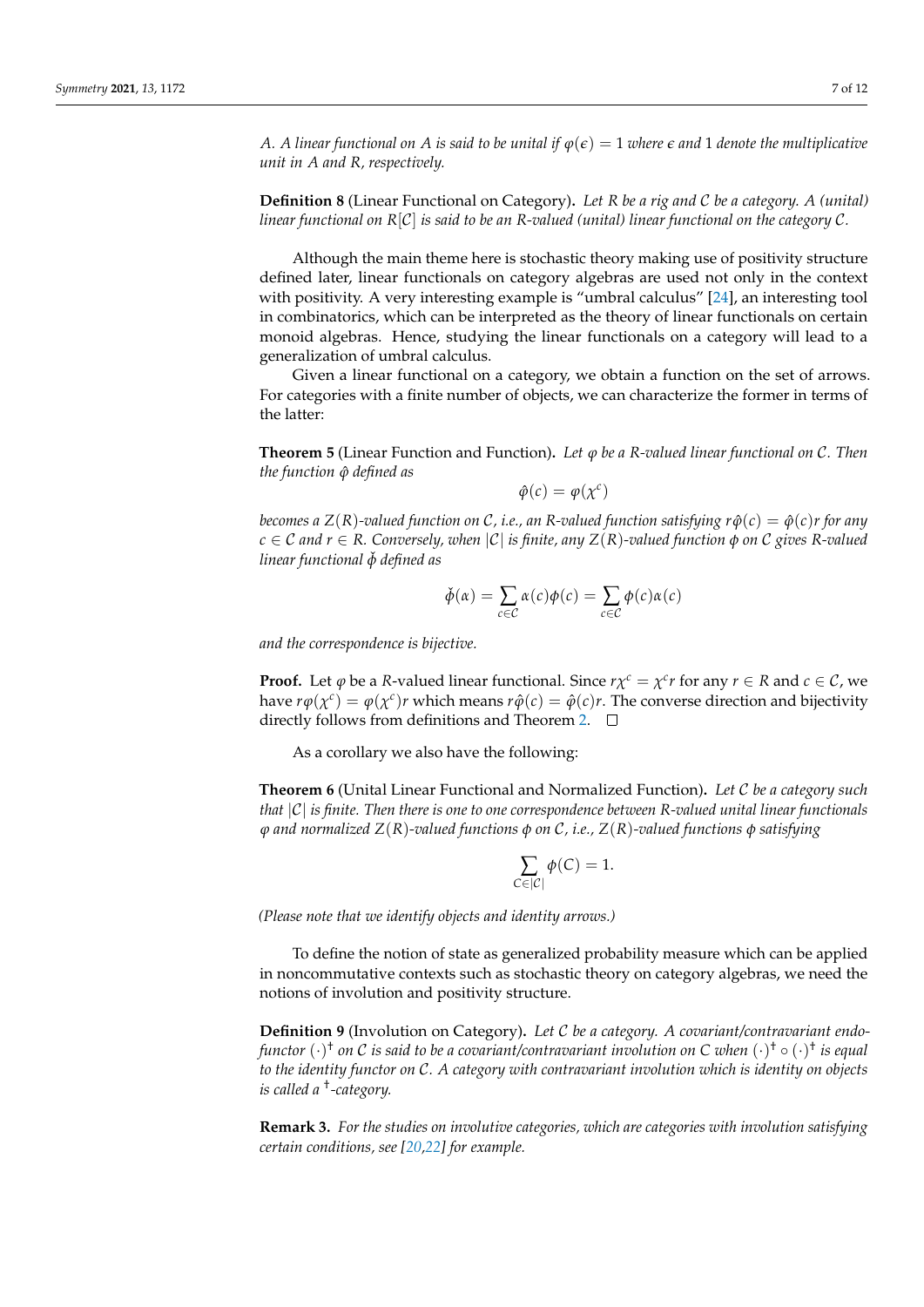**Definition 10** (Involution on Rig)**.** *Let R be a rig. An operation* (·) ∗ *on R preserving addition and covariant/contravariant with respect to multiplication is said to be a covariant/contravariant involution on R when*  $(·)$ \* ∘  $(·)$ \* *is equal to the identity function on R. A rig with contravariant involution is called a* <sup>∗</sup> *-rig.*

**Definition 11** (Involution on Algebra)**.** *Let A be an algebra over a rig R with a covariant (resp. contravariant) involution* (·) *. A covariant (resp. contravariant) involution* (·) ∗ *on A as a rig is said to be a covariant (resp. contravariant) involution on A as an algebra over R if it is compatible with scalar multiplication, i.e.,*

 $(r'ar)^* = \overline{r'}a^*\overline{r}$  (covariant case),  $(r'ar)^* = \overline{r}a^*\overline{r'}$  (contravariant case).

*An algebra A over a* <sup>∗</sup> *-rig R with contravariant involution is called a* <sup>∗</sup> *-algebra over R.*

**Theorem 7** (Category Algebra as Algebra with Involution)**.** *Let* C *be a category with a covariant (resp. contravariant) involution* (·) † *and R be a rig with a covariant (resp. contravariant) involution*  $\overline{(\cdot)}$ *. Then the category algebra*  ${}^{0}R_{0}[\mathcal{C}]$  *becomes an algebra with covariant involution (resp.* <sup>∗</sup> *-algebra) over R.*

**Proof.** The operation  $(\cdot)^*$  defined as  $\alpha^*(c) = \overline{\alpha(c^+)}$  becomes a covariant (resp. contravariant) involution on  ${}^{0}R_{0}[\mathcal{C}]$ . For the contravariant case,

$$
(\alpha\beta)^*(c) = \overline{\alpha\beta(c^+)} = \overline{\sum_{c^+ = c'\circ c''}\alpha(c')\beta(c'')} = \sum_{c^+ = c'\circ c''}\overline{\alpha(c')\beta(c'')} = \sum_{c^+ = c'\circ c''}\overline{\beta(c'')} \overline{\alpha(c')}
$$

which is equal to  $\sum_{c=c''^{\dagger} \circ c'^{\dagger}} \overline{\beta(c'')}$  *a*(*c'*). By changing the labels of arrows, it can be rewritten as

$$
\sum_{c=c''^{\dagger} \circ c'^{\dagger}} \overline{\beta(c'')} \overline{\alpha(c')} = \sum_{c=c' \circ c''} \beta(c'^{\dagger}) \overline{\alpha(c''^{\dagger})} = \sum_{c=c' \circ c''} \beta^*(c') \alpha^*(c'') = \beta^* \alpha^*(c).
$$

The proof for the covariant case is similar and more straightforward.  $\Box$ 

Every category/rig has a trivial involution (identity). Thus, any category algebra  ${}^{0}R_{0}$ [C] can be considered to be algebra with involution. In physics, especially quantum theory, the <sup>∗</sup>-algebra  ${}^0R_0[\mathcal{C}]$  where  $\overline{\mathcal{C}}$  is a groupoid as <sup>†</sup>-category with inversion as involution and  $\overline{R} = \mathbb{C}$  as <sup>\*</sup>-rig with complex conjugate as involution. (For the importance of groupoid algebra in physics, see [\[17\]](#page-11-10) and references therein, for example).

Based on the involutive structure we can define the positivity structure on algebras:

**Definition 12** (Positivity)**.** *A pair of rigs with involution* (*R*, *R*+) *is called a positivity structure on*  $R$  *if*  $R_+$  *is a subring such that*  $r, s \in R_+$  *and*  $r + s = 0$  *implies*  $r = s = 0$ *, and that*  $a^*a \in R_+$ *for any a*  $\in$  *R*.

The most typical examples are  $(\mathbb{C}, \mathbb{R}_{>0})$ ,  $(\mathbb{R}, \mathbb{R}_{>0})$ , and  $(\mathbb{R}_{>0}, \mathbb{R}_{>0})$ . Another interesting example is the tropical algebraic one ( $\mathbb{R} \cup {\infty}$ ,  $\mathbb{R} \cup {\infty}$ ) where  $\mathbb{R} \cup {\infty}$  is considered to be a rig with respect to min and  $+$ .

**Definition 13** (State)**.** *Let R be a rig with involution and* (*R*, *R*+) *be a positivity structure on R. A state ϕ on an algebra A with involution over R with respect to* (*R*, *R*+) *is a unital linear*  $f$ unctional  $\varphi: A \longrightarrow R$  which satisfies  $\varphi(a^*a) \in R_+$  and  $\varphi(a^*) = \overline{\varphi(a)}$  for any  $a \in R$ , where  $(\cdot)^*$  and  $\overline{(\cdot)}$  denotes the involution on A and R, respectively.

**Remark 4.** *The last condition*  $\varphi(a^*) = \overline{\varphi(a)}$  *follows from other conditions if*  $R = \mathbb{C}$ *.*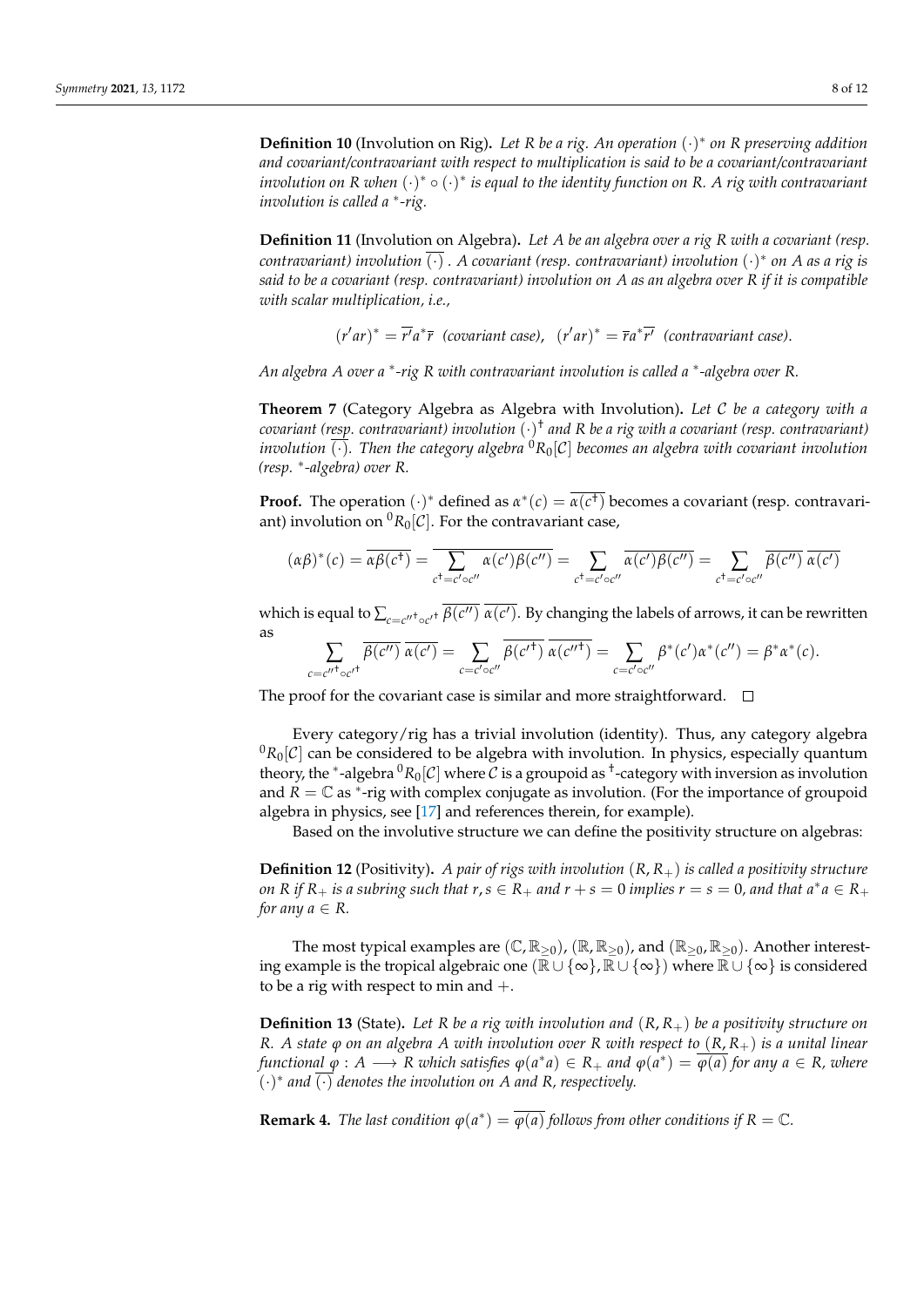**Definition 14** (Noncommutative Probability Space)**.** *A pair* (*A*, *ϕ*) *consisting of an algebra A with involution over a rig R with involution and an R-valued state ϕ is called a noncommutative probability space.*

There are many studies on noncommutative probability spaces where the algebra *A* is a <sup>∗</sup> -algebra over C. As is well known, the notion of noncommutative probability space essentially includes the one of probability spaces in conventional sense, which corresponds to the cases that algebras *A* are commutative <sup>∗</sup> -algebras (with certain topological structure). On the other hand, when the algebras are noncommutative, noncommutative probability spaces provide many examples which cannot be reduced to conventional probability spaces, such as models for quantum systems.

**Definition 15** (State on Category)**.** *Let R be a rig with involution and* (*R*, *R*+) *be a positivity structure on R.* A state on the category algebra  ${}^0R_0[C]$  over *R* with respect to  $(R, R_+)$  is said to be *a* state on a category C with respect to  $(R, R_+)$ .

As category algebras are in general noncommutative, states on categories provide many concrete noncommutative probability spaces generalizing such simplest examples as interacting Fock spaces [\[25\]](#page-11-17) which are generalized harmonic oscillators, where the categories are indiscrete categories corresponding to certain graphs.

The notion of state can be characterized for the categories with finite number of objects as follows:

**Theorem 8** (State and Normalized Positive Semidefinite Function)**.** *Let* C *be a category such that*  $|C|$  *is finite. Then there is one to one correspondence between states*  $\varphi$  *with respect to*  $(R, R_{+})$  *and normalized positive semidefinite*  $Z(R)$ *-valued functions*  $\phi$  *with respect to*  $(R, R_{+})$ *, i.e., normalized functions such that*

$$
\sum_{\{(c,c')|\text{dom}((c')^+) = \text{cod}(c)\}} \overline{\xi(c')} \phi((c')^+ \circ c) \xi(c)
$$

*is in R*<sub>+</sub> for any function  $\xi$  on C with finite support and that  $\phi(c^{\dag}) = \overline{\phi(c)}$ , where  $(\cdot)^*$  and  $\overline{(\cdot)}$ *denotes the involution on A and R, respectively.*

**Proof.** Please note that a function *ξ* on C with finite support can be considered to be an element in  ${}^{0}R_0[C]$  and vice versa when  $|C|$  is finite. Then the theorem follows from the identity

$$
\xi^* \xi = (\sum_{c' \in C} \overline{\xi((c')^{\dagger})} \chi^{c'})(\sum_{c \in C} \chi^c \xi(c))
$$
  
= 
$$
(\sum_{c' \in C} \overline{\xi(c')} \chi^{(c')^{\dagger}})(\sum_{c \in C} \chi^c \xi(c))
$$
  
= 
$$
\sum_{\{(c,c') | \text{dom}((c')^{\dagger}) = \text{cod}(c)\}} \overline{\xi(c')} \chi^{(c')^{\dagger} \circ c} \xi(c).
$$

and the condition corresponding to  $\varphi(\xi^*) = \overline{\varphi(\xi)}$ .

The theorem above is a generalization of the result stated in Section 2.2.2 in [\[17\]](#page-11-10) for groupoid algebras over C. For the case of discrete category, the notion coincides with the notion of probability measure on objects (identity arrows). Hence, the notion of state on category can be considered to be noncommutative generalization of probability measure which is associated with the transition from set as discrete category (0-category) to general category (1-category).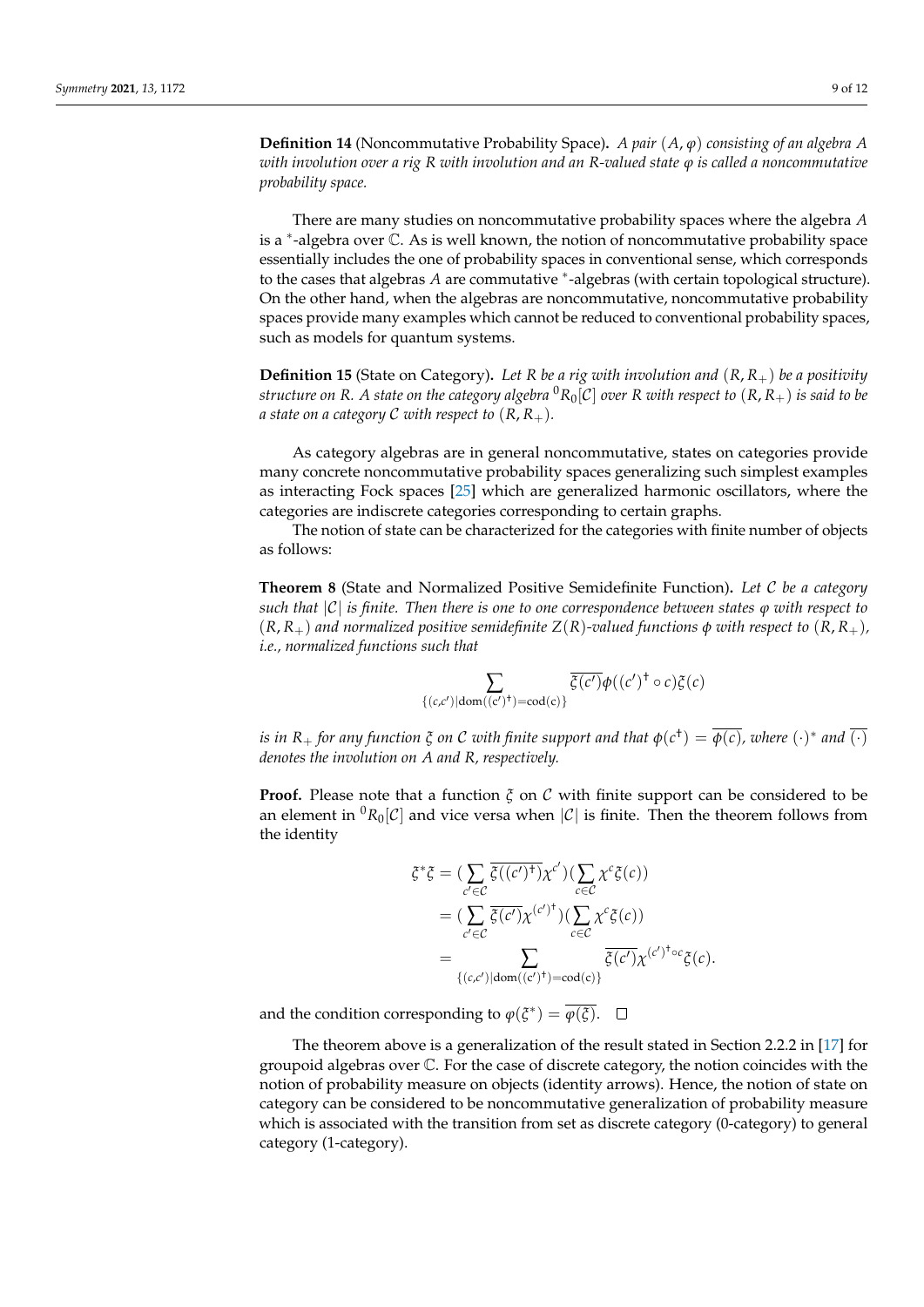Given a state on a † -category, we can construct a kind of GNS (Gelfand–Naimark–Segal) representation [\[18,](#page-11-11)[19\]](#page-11-12) (as for generalized constructions, see [\[20–](#page-11-13)[22](#page-11-14)[,26,](#page-11-18)[27\]](#page-11-19) for example) in a semi-Hilbert module defined below, a generalization of Hilbert space:

**Definition 16** (Semi-Hilbert Module over Rig)**.** *Let R be a rig with involution* (·)*. A right module E over R equipped with a positive semidefinite sesquilinear form, i.e., a function*  $\langle \cdot | \cdot \rangle$  :  $E \times E \longrightarrow R$  *satisfying* 

$$
\langle v''|v'r' + vr \rangle = \langle v''|v'\rangle r' + \langle v''|v\rangle r
$$

$$
\langle v'|v \rangle = \overline{\langle v|v'\rangle}
$$

$$
\langle v|v \rangle \in R_+
$$

for any  $v$ ,  $v'$ ,  $v'' \in E$  and  $r$ ,  $r' \in R$  is called a semi-Hilbert module over R.

When a semi-Hilbert module over *E* is also a left module over *R*, the set End(*E*) consisting of module endomorphisms over *R* on *E* becomes an algebra over *R*: The bimodule structure is given by  $(r'Tr)\bar{(v)} = r'T(rv)$ , where  $T \in \text{End}(E)$  and  $r, r' \in R$ .

**Theorem 9** (Generalized GNS Representation)**.** *Let A be an* <sup>∗</sup> *-algebra over a rig R with*  $\phi$  *involution*  $(\cdot)^*$ . For any state  $\phi$  on  $A$  with respect to  $(R,R_+)$ , there exist a semi-Hilbert module  $E^\phi$  $\,$  *over <code>R</code> which is also a left <code>R</code> module equipped with a positive semidefinite sesquilibear form*  $\langle\cdot|\cdot\rangle^{\varphi}$  *,*  $\alpha$  *e* (*e*  $\alpha$  ) *e e* (*e* ) *e* (*e* )  $\alpha$  (*e* ) *o* (*e* ) *and a homomorphism*  $\pi$  $\alpha$  *:*  $A \longrightarrow$  *End(<i>E*  $\alpha$  ) *between algebras over R such that*

 $\varphi(\alpha) = \langle e^{\varphi} | \pi^{\varphi}(\alpha) e^{\varphi} \rangle^{\varphi}$ 

*and*

$$
\langle v' | \pi^{\varphi}(\alpha)v \rangle^{\varphi} = \langle \pi^{\varphi}(\alpha^*)v' | v \rangle^{\varphi}
$$

*hold for any*  $\alpha \in A$  *and*  $v, v' \in E^{\varphi}$ .

**Proof.** Let  $E^{\varphi}$  be the algebra *A* itself as a module over *R* equipped with  $\langle \cdot | \cdot \rangle^{\varphi}$  defined by  $\langle \alpha' | \alpha \rangle^{\varphi} = \varphi((\alpha')^* \alpha)$ . It is easy to show that  $\langle \cdot | \cdot \rangle^{\varphi}$  is a positive semidefinite sesquilinear form and satisfies  $\varphi(\alpha)=\langle e^{\varphi}|\pi^\varphi(\alpha)e^\varphi\rangle^\varphi$ , and  $\langle v'|\pi^\varphi(\alpha)v\rangle^\varphi=\langle \pi^\varphi(\alpha^*)v'|v\rangle^\varphi$  where  $\pi^\varphi$ denotes the homomorphism  $\pi^{\varphi}$  :  $A \longrightarrow \text{End}(E^{\varphi})$  defined by  $\pi^{\varphi}(\alpha) = \alpha(\cdot)$ , the left multiplication by  $\alpha$ , and  $e^{\varphi}$  denotes the unit  $\epsilon$  of  $A$  as an element of  $E^{\varphi}$ .

**Remark 5.** *When the rig R is actually a ring, we can construct* <sup>∗</sup> *-representation of A as follows (This idea is due to Malte Gerhold): We call an endomorphism T on a semi-Hilbert module E adjointable if there is a (not necessarily unique) adjoint, i.e., an endomorphism T\* with*  $\langle v' | T v \rangle =$  $\langle T^*v' | v \rangle$  for any  $v, v' \in E$ . When E is also a left R module, the set of adjointable endomorphisms Adj $(E)$  becomes a subalgebra over  $R$  of  $End(E)$ . The set  $Nul(E) = {T|\langle v' | Tv \rangle = 0, \forall v, v' \in E}$ *becomes a two-sided ideal in* Adj(*E*)*. When R is a ring, the quotient of* Adj(*E*) *by* Nul(*E*) *becomes a* ∗ *-algebra and we can construct the* <sup>∗</sup> *-representation of A, since we can show that the two "adjoints" of an endomorphism coincide up to some element of* Nul(*E*) *by taking subtraction of endomophisms and can define the "taking adjoint" as involution operation in the quotient. In more general cases (especially for the rigs such that the cancellation law for addition does not hold), the GNS construction might not necessarily lead to a* <sup>∗</sup> *-representations by adjointable endomorphisms.*

When *A* is a <sup>\*</sup>-algebra over *ℂ*, we can prove Cauchy-Schwarz inequality for semi-Hilbert space. Then the set  $N^{\varphi} = {\alpha \in A | \langle \alpha | \alpha \rangle^{\varphi} = 0}$  becomes a subspace of *A*. By taking the quotient  $E^{\varphi} = A/N^{\varphi}$ , which becomes a pre-Hilbert space, we obtain the following "GNS (Gelfand–Naimark–Segal)" representation of *A*.

**Theorem 10** (GNS Representation)**.** *Let A be a* <sup>∗</sup> *-algebra over* C*. For any state ϕ on A with respect to*  $(\mathbb{C}, \mathbb{R}_{\geq 0})$ , there exist a pre-Hilbert space  $E^{\overline{\varphi}}$  over  $\mathbb C$  equipped with an inner product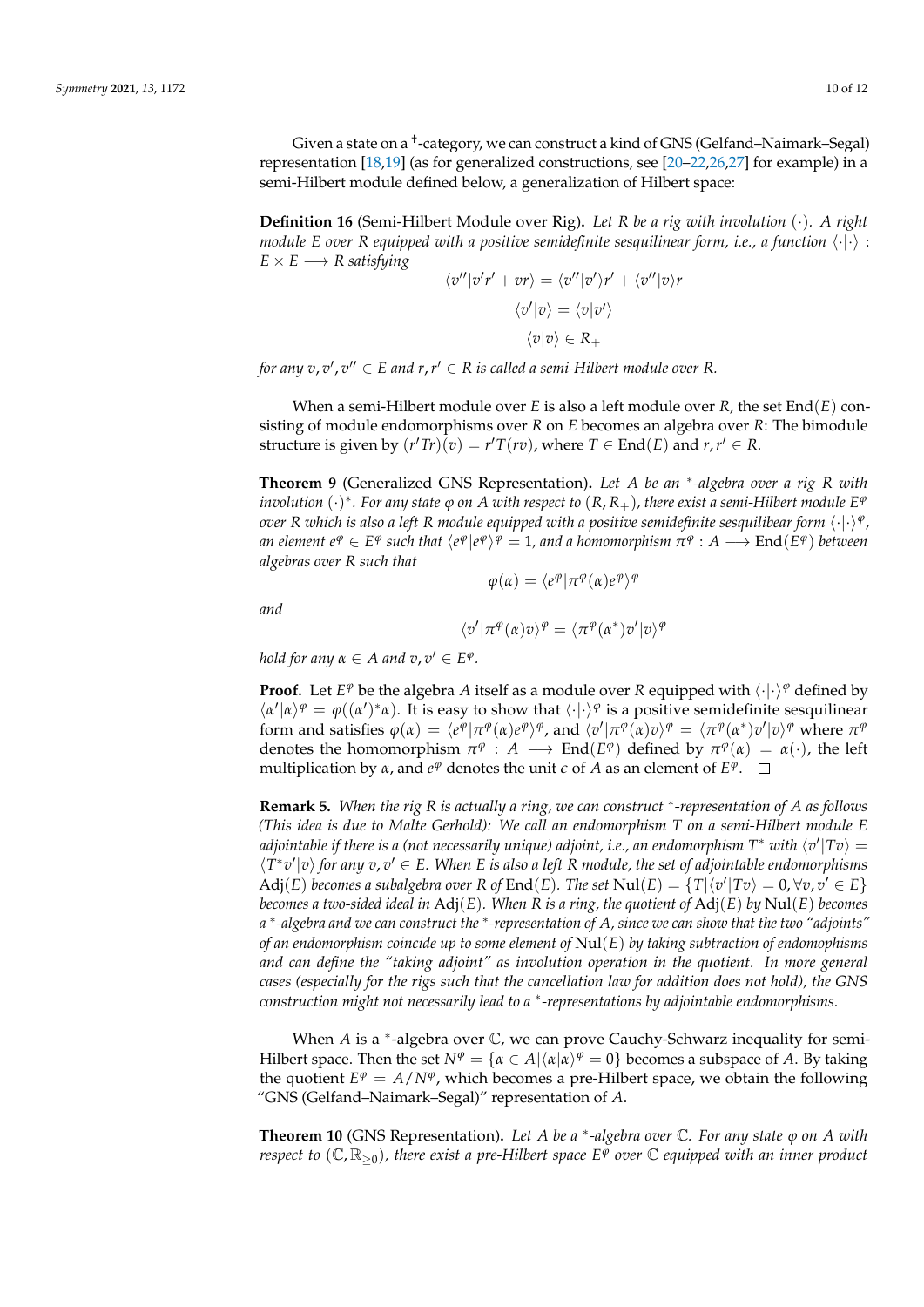$\varphi(\alpha) = \langle e^{\varphi} | \pi^{\varphi}(\alpha) e^{\varphi} \rangle^{\varphi}$ 

*and*

$$
\langle v' | \pi^\varphi(\alpha) v \rangle^\varphi = \langle \pi^\varphi(\alpha^*) v' | v \rangle^\varphi
$$

*hold for any*  $\alpha \in A$  *and*  $v, v' \in E^{\varphi}$ .

By taking completion we have usual Hilbert space formulation popular in the context of quantum mechanics.

**Remark 6.** *If the state ϕ is fixed as "standard" one, such as "vacuum", the Dirac bracket notation becomes valid if we interpret as follows:*

 $|\alpha\rangle = \pi^{\varphi}(\alpha)$ *,*  $\langle \alpha | = \varphi(\alpha^*(\cdot))$ *,*  $\langle \alpha' | \alpha \rangle = \varphi(a^*b)$ *,*  $|0\rangle = |\epsilon\rangle$  (vacuum).

As corollaries of theorems above, we have the following results, which are extensions of the Theorem 1 in [\[17\]](#page-11-10). :

**Theorem 11** (Generalized GNS Representation of † -Category)**.** *Let* C *be a* † *-category and R be a* \*-rig. For any  $\varphi$  *be a state on C with respect to*  $(R,R_+)$ *, there exist a semi-Hilbert module E* $^\varphi$ *over R which is also a left R module equipped with a sesquilinear form*  $\langle\cdot|\cdot\rangle^\varphi$  *, an element*  $e^\varphi\in E^\varphi$  $\phi$  such that  $\langle e^\varphi | e^\varphi \rangle^\varphi = 1$ , and a homomorphism  $\pi^\varphi:~^0R_0[\mathcal{C}] \longrightarrow \text{End}(E^\varphi)$  between algebras over *R such that*

 $\varphi(\alpha) = \langle e^{\varphi} | \pi^{\varphi}(\alpha) e^{\varphi} \rangle^{\varphi}$ 

*and*

$$
\langle v' | \pi^{\varphi}(\alpha)v \rangle^{\varphi} = \langle \pi^{\varphi}(\alpha^*)v' | v \rangle^{\varphi}
$$

*hold for any*  $\alpha \in A$  *and*  $v, v' \in E^{\varphi}$ .

**Theorem 12** (GNS Representation of † -Category)**.** *Let* C *be a* † *-category. For any ϕ be a state on C with respect to*  $(\mathbb{C}, \mathbb{R}_{\geq 0})$ , there exist a pre-Hilbert space  $E^\varphi$  over  $\mathbb C$  equipped with *an inner product*  $\langle \cdot | \cdot \rangle^{\varphi}$ , an element  $e^{\varphi} \in E^{\varphi}$  such that  $\langle e^{\varphi} | e^{\varphi} \rangle^{\varphi} = 1$ , and a homomorphism  $\pi^{\varphi}$ :  ${}^{0}R_{0}[\mathcal{C}] \longrightarrow \text{End}(E^{\varphi})$  *between algebras over*  $\mathbb {C}$  *such that* 

$$
\varphi(\alpha) = \langle e^{\varphi} | \pi^{\varphi}(\alpha) e^{\varphi} \rangle^{\varphi}
$$

*and*

$$
\langle v' | \pi^{\varphi}(\alpha)v \rangle^{\varphi} = \langle \pi^{\varphi}(\alpha^*)v' | v \rangle^{\varphi}
$$

*hold for any*  $\alpha \in A$  *and*  $v, v' \in E^{\varphi}$ .

**Funding:** This work was partially supported by Research Origin for Dressed Photon, JSPS KAKENHI (grant number 19K03608 and 20H00001) and JST CREST (JPMJCR17N2).

**Institutional Review Board Statement:** Not applicable.

**Informed Consent Statement:** Not applicable.

**Acknowledgments:** The author is grateful to Hiroshi Ando, Soichiro Fujii and Misa Saigo for fruitful discussions and comments.

**Conflicts of Interest:** The author declares no conflict of interest.

#### **References**

- <span id="page-10-0"></span>1. Eilenberg, S.; MacLane, S. General Theory of Natural Equivalences. *Trans. Am. Math. Soc.* **1945**, *58*, 231–294. [\[CrossRef\]](http://doi.org/10.1090/S0002-9947-1945-0013131-6)
- 2. Mac Lane, S. *Categories for the Working Mathematician*, 2nd ed.; Springer: New York, NY, USA, 1998.